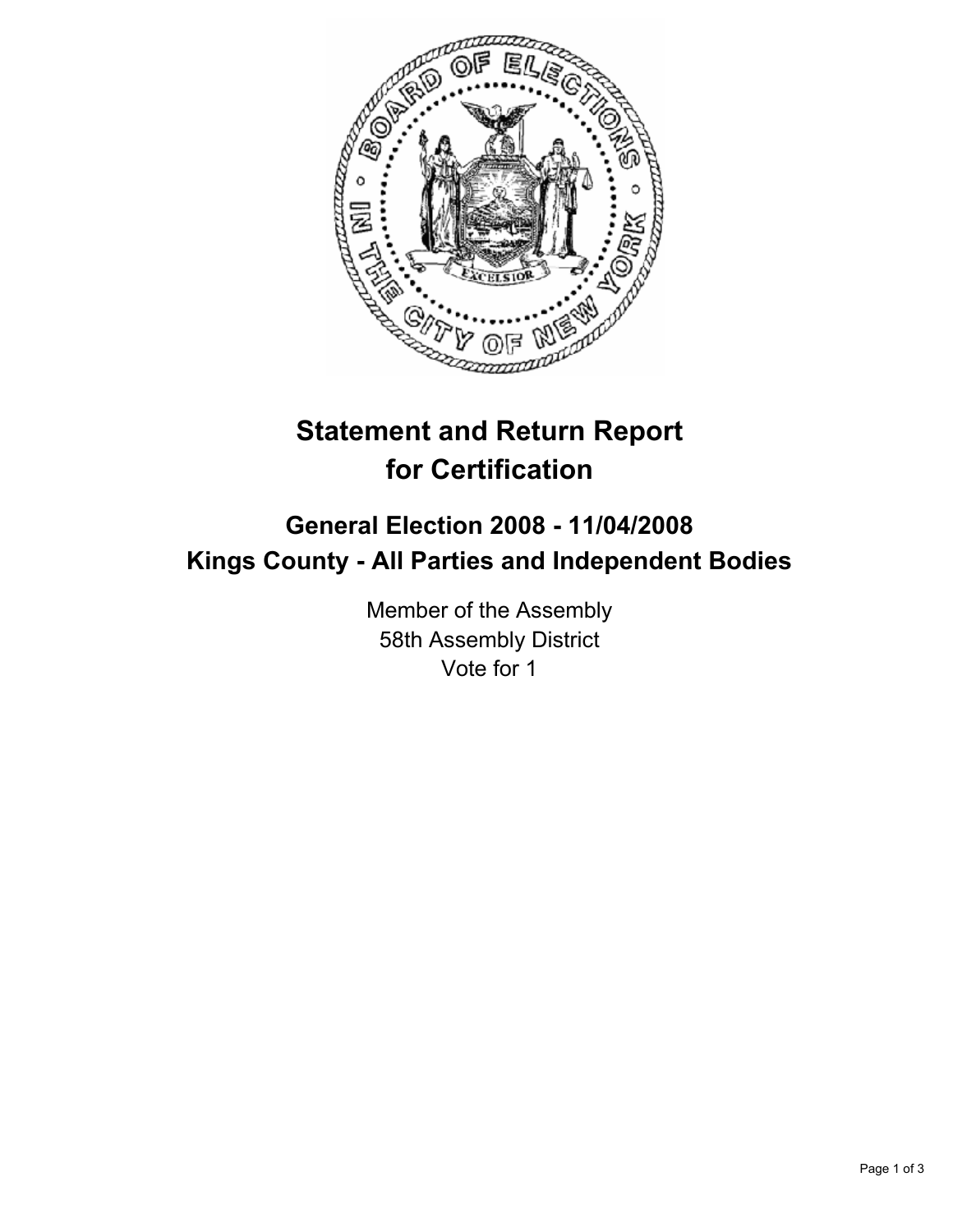

## **Assembly District 58**

| PUBLIC COUNTER                  | 37,027 |
|---------------------------------|--------|
| <b>EMERGENCY</b>                | 123    |
| ABSENTEE/MILITARY               | 1,079  |
| AFFIDAVIT                       | 1,759  |
| <b>Total Ballots</b>            | 40,090 |
| N NICK PERRY (DEMOCRATIC)       | 29,628 |
| N NICK PERRY (WORKING FAMILIES) | 441    |
| <b>Total Votes</b>              | 30,069 |
| Unrecorded                      | 10,021 |
|                                 |        |